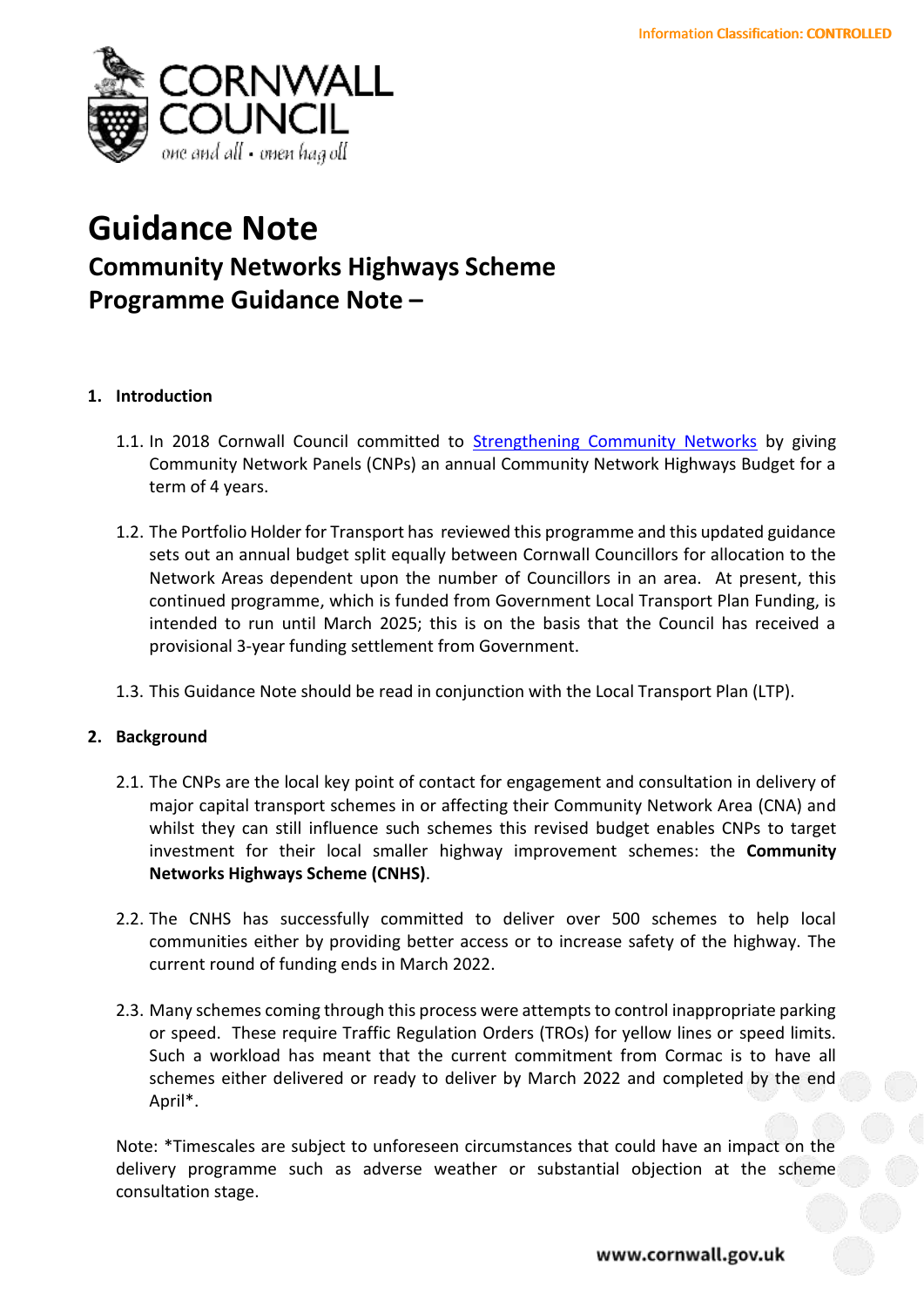#### **3. Proposed CNP Funding**

- 3.1. A further round of funding has been allocated to continue this local programme. This has been updated to provide greater fairness between CNP's and to significantly improve the efficiency of the programme.
- 3.2. Key principles are:
	- 3.2.1. **Community Networks Highways Budget**: A new annual amount of £1.05m per annum is to be allocated from the Integrated Transport Block of the Local Transport Plan budget of £4.137m per annum.
	- 3.2.2. **Budget Distribution:** The previous four-year programme allocated funding equally between the CNA's (£50,000 each), with £50,000 in reserve for potential overspends, on an annual basis. The budget will now be split equally between Members and allocated to the Community Network Areas (CNAs) dependent upon the number of Members in a CNA. See table 1 below for the funding allocation from April 2022.

|                |                                    | Member         |            |
|----------------|------------------------------------|----------------|------------|
| <b>CNP</b>     |                                    | no.s           | Allocation |
| $\mathbf{1}$   | <b>Bodmin</b>                      | 3              | £34,398    |
| $\overline{2}$ | <b>Bude</b>                        | 3              | £34,398    |
| 3              | <b>CPIR</b>                        | 10             | £114,660   |
| $\overline{4}$ | Camelford                          | $\overline{2}$ | £22,932    |
| 5              | Caradon                            | $\overline{3}$ | £34,398    |
| 6              | China Clay                         | 4              | £45,864    |
| $\overline{7}$ | Cornwall Gateway                   | 5              | £57,330    |
| 8              | Falmouth & Penryn                  | $\overline{7}$ | £80,262    |
| 9              | Hayle & St. Ives                   | $4*$           | £45,864    |
| 10             | Helston & South Kerrier            | 5              | £57,330    |
| 11             | Launceston                         | 3              | £34,398    |
| 12             | Liskeard and Looe                  | $5*$           | £57,330    |
| 13             | Newquay & St. Columb               | 5              | £57,330    |
| 14             | St. Agnes Perranporth              | 3              | £34,398    |
| 15             | St.Austell & Mevagissey            | $5*$           | £57,330    |
| 16             | St. Blazey, Fowey &<br>Lostwithiel | $3*$           | £34,398    |
| 17             | Truro & The Roseland               | $8*$           | £91,728    |
| 18             | Wadebridge and Padstow             | $3*$           | £34,398    |
| 19             | <b>West Penwith</b>                | $6*$           | £68,796    |
| X.             | Portfolio                          |                | £52,458    |
|                |                                    | 87             | £1,050,000 |

Table 1 CNA Funding Distribution

some. share a CNP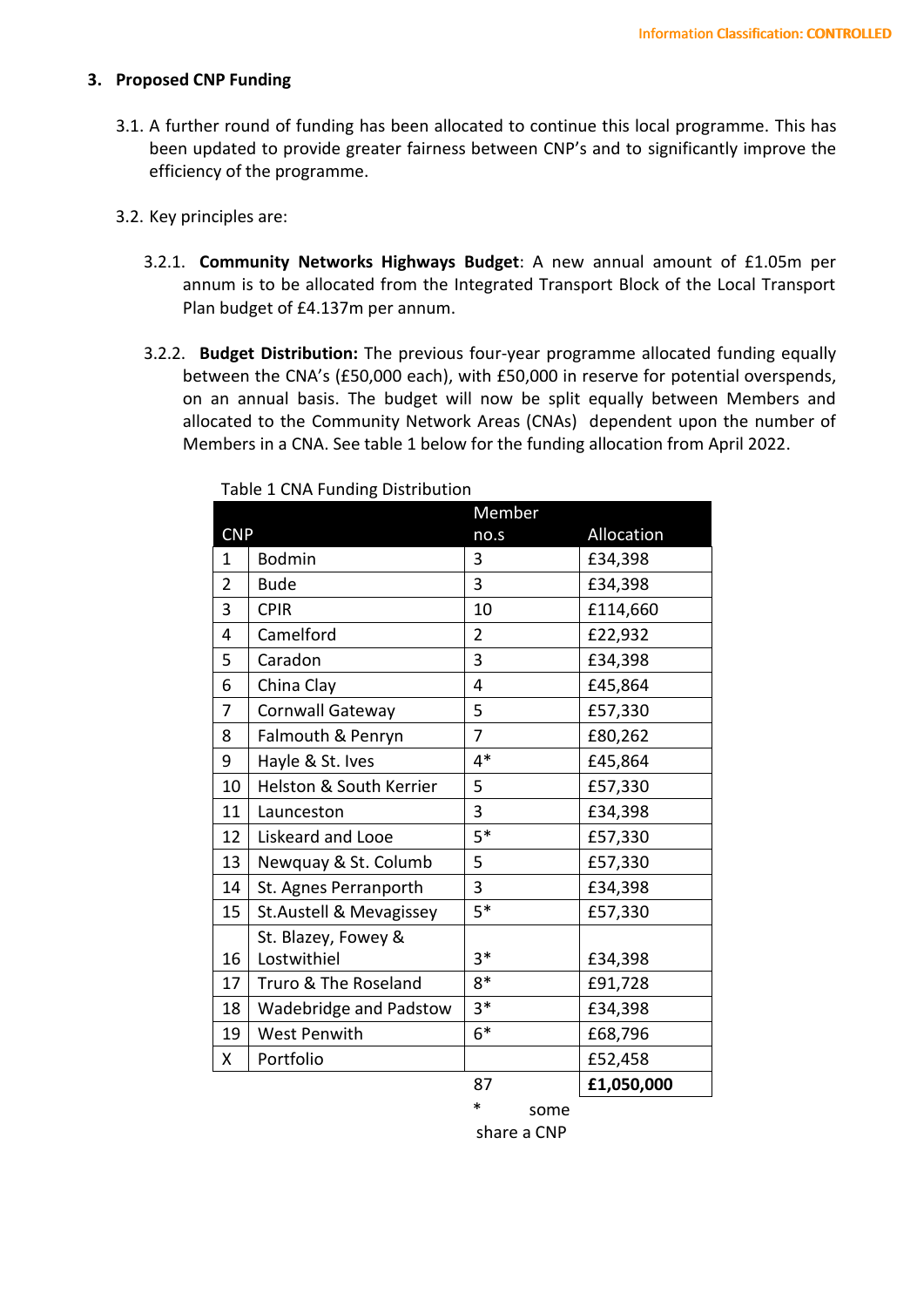- 3.3. **A common CNP TRO:** To ensure the whole scheme costs are captured it is intended that all Traffic Regulation Order costs would be attributed to the CNP schemes. This change will ensure that the whole scheme cost is understood. The premise that there is one TRO per CNA per financial year would still be recommended to the CNP to avoid additional costs.
- 3.4. **Timeline Protocols:** To ensure this round of schemes is delivered as effectively as possible, firm deadlines throughout the commissioning process and programme efficiencies are required. A particular challenge is ensuring the TRO procedural and delivery timescales are as streamlined as possible. As such individual schemes that emerge as significantly controversial and cannot be resolved within the time scales allocated for inclusion would, in consultation with the Portfolio Holder(s) for Transport and Neighbourhoods, be allocated to the following years to ensure that they do not hold up the overall programme of work. The deadlines and timescales are as follows:
	- 2022/23 Schemes –Final recommendations must be submitted for approval to the Portfolio Holder by April 2022. This means that EOIs will need to be submitted and reviewed by the CNP and Members before this date. The full process is set out below (Section 4).
	- 2023/24 & 2024/25 Schemes must be submitted as soon as possible, and no later than March 2023. Panels are encouraged to discuss and prioritise their proposed schemes as far in advance as possible.
- 3.5. **Expressions of Interest**: The CNPs will be tasked to provide a list of nominations through an Expression of Interest form. These forms should reflect the issue affecting the community not the potential solution. Technical advice will be available from Cormac's Highways Managers, supported by Cormac's Engineering Design Group (EDG), about potential solutions which reflect the concepts of the LTP and resolve the issues communicated.
- 3.6. **Scheme Commitment:** Each CNP will then consider and come to a collective view on which schemes are their priorities. The CNP's views will then be considered by the CNA's Divisional Members, who will make a final recommendation to the Portfolio Holder for Transport. The CNP and members would be responsible for identifying the inclusion of any available additional supplementary funding (e.g., match- funding from local Parish and Town Councils or S106 funding), with appropriate support and advice from officers
- 3.7. **Roll Over:** If a CNP wishes to roll forward the funding into the next financial year to fund a larger project this must be approved by the Portfolio Holder in line with the new protocol.
- 3.8. **Monitoring:** Monthly monitoring reports are to be provided to CNP's on the progress of approved schemes, from formal consultation to scheme completion.
- 3.9. **Programme of Enactment:** It is proposed that the new programme would run in parallel to the duration of the Integrated Transport Block funding, which is three years from April 2022.

# **4. Process**

### **Stage 1: Review**

4.1 Each Member will ask the local councils in their part of the CNP to provide them with a list of proposed local highways issues. They will provide these to the Member by way of the Expression of Interestform. The Member may submit their own proposals if they wish. The CNP and Member (supported by the Highway Manager and Community Link Officer) will then consider them to create a proposed programme of highway improvements for their area, the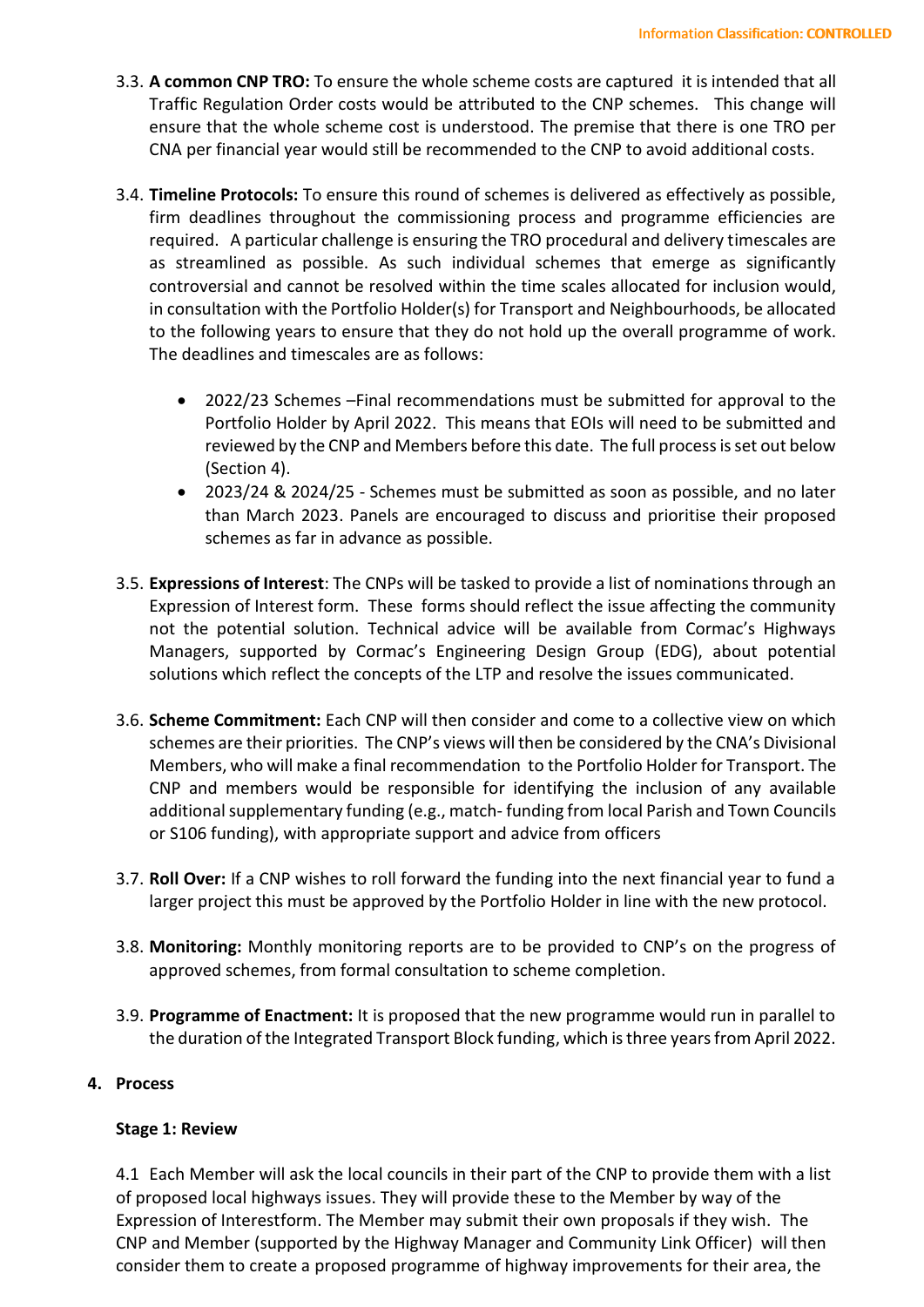aim of which will be to benefit all. To be eligible for funding, schemes must support highway improvements that meet the revised 2022 Cornwall Transport Plan Vision *'Transport in Cornwall will be excellent and carbon neutral. Our transport system will connect people, communities, businesses and services in a way that enhances quality of life, is reliable, efficient, safe, healthy and inclusive. People will choose to travel in ways that will have a low impact upon the environment and other people'.*

- 4.2 Schemes should include proposals to deliver against one or more of the six goals of The Cornwall Transport Plan listed below:
	- 1. **Tackle Climate Change** Respond to the challenges of climate change by ensuring we have a resilient, carbon neutral transport network, and we support communities to live locally.

This is the overarching goal of the Cornwall Transport Plan and schemes that support modal shift to walking, cycling and public transport, reducing the need to travel or switching to electric or cleaner fuels will be given high priority.

2. **Support economic prosperity** by improving sustainable transport links for business and access to employment, education and training.

Suitable schemes include those that improve sustainable transport access to shops and business activities and to contribute to local events or facilities. This can be for customers or deliveries e.g., cargo bikes.

Respect and enhance our beautiful natural and historic environment through the way in which we travel and deliver transport.

Suitable schemes include those that improve access to the environment for more people, especially those who currently have limited access e.g., children, people with disabilities.

3. **Support healthy active lifestyles and wellbeing** by providing the right facilities and environment for walking and cycling to become the natural choice for local trips

Suitable schemes include those that deliver a town and village street scene that respects our Cornwall heritage and culture, provides a safe, accessible, and attractive place for residents whilst substantially reducing environmental harm from vehicle operations including air pollution. Improvements to make walking and cycling easier will also be supported.

4. **Support community and road safety** - Ensure our communities are safer and more enjoyable places to live by reducing the negative impacts of transport.

Suitable schemes include those that reduce speeds or traffic volumes or reduce antisocial behaviour and the fear of crime whilst travelling.

5. **Provide equal opportunities for everyone**, regardless of age, postcode, income level or ability; to access the services they need and to have a say on transport solutions in their communities.

Suitable schemes include those which particularly benefit people with limited transport options due to geography, disability, age or affordability.

**Extent:** Improvements to any part of the highway network would qualify (i.e., A, B, C and U class roads).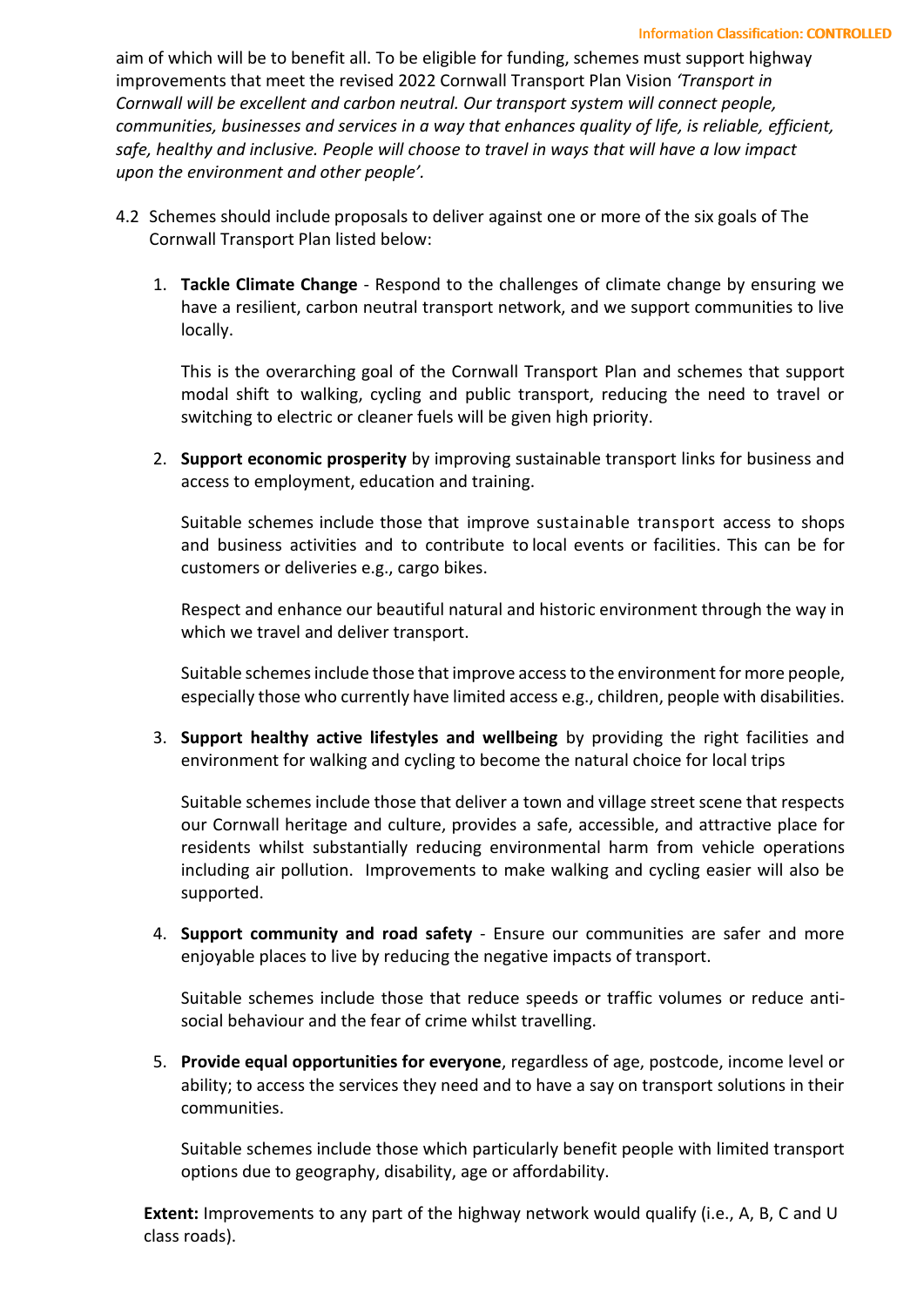4.3 It is recommended that should a CNA require a Traffic Regulation Order as part of their schemes then they only carry out one TRO consultation per financial year to avoid additional costs.

# 4.4 **Gateways**

4.4.1 Where viable, seeking to enhance the "Healthy" and"Living Streets" concept for Town and Village Streets should be a priority.

4.4.2 For example, provide gateway features that demonstrate to vehicle users they are entering a safe street environment and that pedestrian and cyclists are the principal, entitled users.

4.4.3 The design of the gateways is important. Not a simple utilitarian Highway sign, but a feature that incorporates urban and landscaping design, reflecting where possible local heritage.

## **5. Stage 2: Prioritise and Recommend**

- 5.1. The Highways Managers will review the expression of interest forms from the CNPs alongside the Members. The annual quantity of schemes needs to be manageable, therefore expression of interest forms should be because of prioritisation at a Parish and CNA level. The Highways Managers will prepare a schedule setting out brief comments on the listed schemes,covering issues including estimated cost, deliverability, match with the Cornwall LTP objectives, policy, strategy, legal or other implications.
- 5.2. The schedule will indicate if the listed schemes have any relationship with any existing or planned schemes (within the LTP programme or arising from Section 106 funding or other funding streams) and if there is any potential to link schemes together and/or bring them forward early.
	- 5.3. A schedule will be presented to each CNP by the Members for prioritisation. CNPs will discuss the schedule and conduct consultations with Town & Parish Councils in their CNP as they deem appropriate (e.g., during the meetings and/or by correspondence as necessary). Highways Managers will attend CNPs to provide technical advice and answer questions (this should be linked to the regular Highways visits to CNPs).
- 5.4. CNPs should use the criteria from the Cornwall Transport Plan to assist them with the prioritisation process.
- 5.5. Each CNP working with their Members will then consider which schemes should be progressed as their top priorities, within the available funding, to be taken to full design and formal consultation stage. When the CNP has considered its priorities and come to a collective view on this, it should make a recommendation to the CNP's Divisional Members. The Divisional Members will then consider the CNP's views and submit a final recommendation to the Portfolio Holder.

# 5.6. **Funding Sources:**

5.6.1. The Community Network Highway Budget for the CNA. A CNP may carry forward funds for more costly or contentious schemes in later years but at the Portfolio Holder's discretion.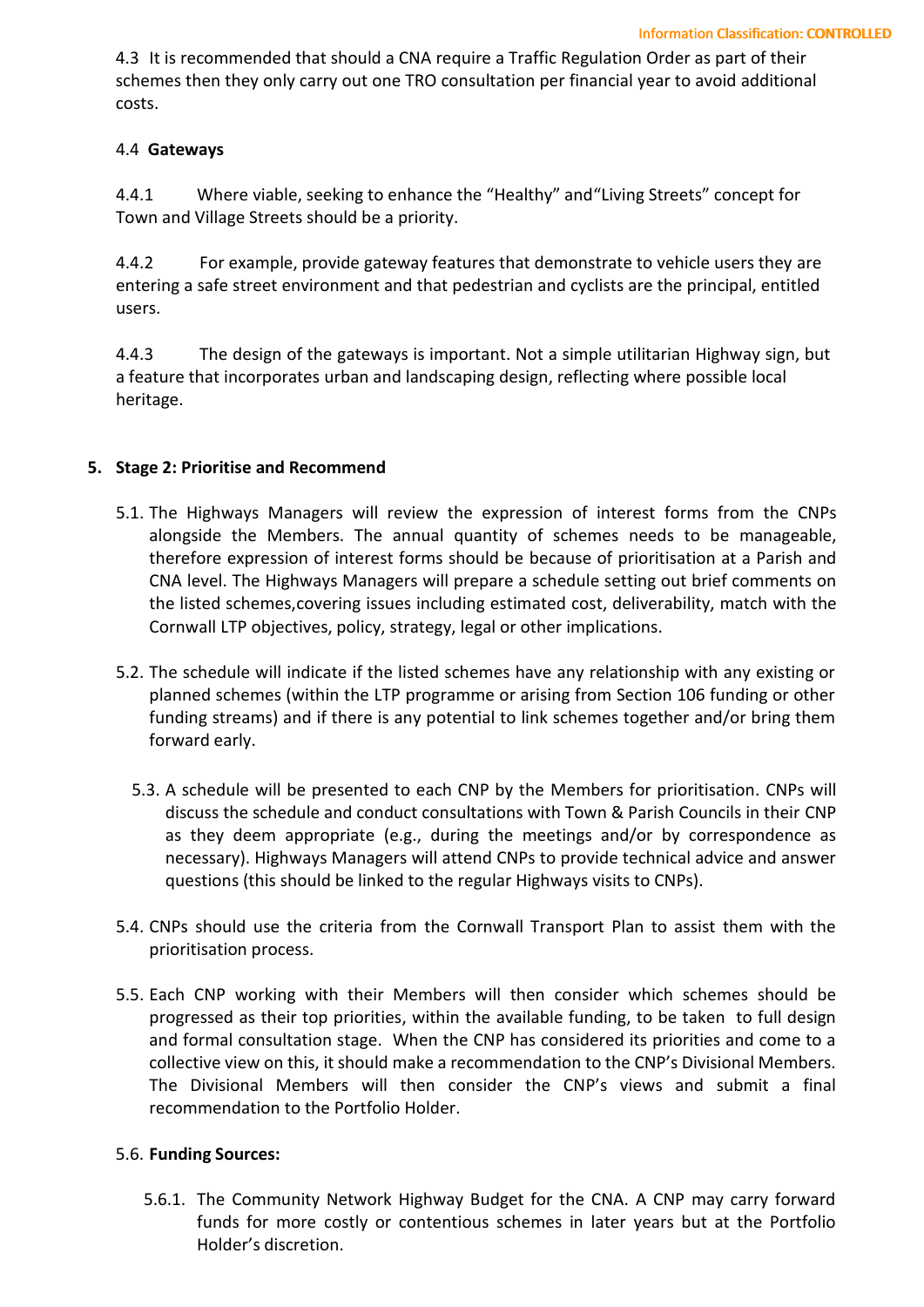- 5.6.2. Additional funding identified in S106 or larger LTP schemes
- 5.6.3. Match-funding. CNPs and members may invite Town & Parish Councils to consider if they wish to offer match-funding to a scheme within their Parish.

#### **6. Stage 3: Evaluation and Approval**

- 6.1. The CLO will prepare a draft report for each CNA, setting out the CNP's and Members' recommendations. This report will include a completed project brief for each scheme, together with the Highway Manager's evaluation and comments. The project brief will include brief reasons setting out the business case for the proposal in question.
- 6.2. The report will then be submitted to the Head of the Highways Service and the Portfolio Holder for Transport for approval in accordance with Cornwall Council's approved procedures for decision-making. The Portfolio Holder's decision will be recorded in writing and published in accordance with Cornwall Council's usual procedures, including the reasons for approving or declining the recommendations. The CNP and Members will be informed of the outcome as soon as possible after the Portfolio Holder's decision is made.
- 6.3. A deadline will be in place for these reports and briefs to be issued to the Portfolio Holder. Any report or brief issued after this date will automatically enter part of the next year's round of schemes and be delayed by 12 months. It will be at the Portfolio Holder's discretion whether the budget is carried forward.

#### **7. Stage 4: Design, Consultation and Delivery**

7.1. The project briefs for each scheme will be used to commission Cormac to design, consult and deliver each scheme, depending upon the size and scale of the scheme this may include preparation of a Comprehensive Impact Assessment. CNPs will be consulted on design and cost changes that may arise. The more accurate the brief at conception stage the quicker the scheme can be progressed.

### 7.2. **Consultations**

- 7.2.1. The level of consultation would be dependent upon the impact the scheme may have on the highway network. Those requiring a Traffic Regulation Order will have to follow the agreed statutory process. However, with the Member and CNP both being aware of the agreed proposals at the outset this should shorten the time frame for the informal consultation and before formal consultation commences.
- 7.2.2. Schemes will vary in complexity and as such their consultation phase may vary in length. It is therefore intended that clear timelines are agreed for each scheme upon commission and where these timelines are affected by increased complexity at consultation stage this is to be made clear as soon as possible to the Member and CNP.
- 7.2.3. For efficiency, approved schemes will be in one package for the TRO procedures. This will enable a faster on-site delivery.
- 7.2.4. Where a scheme within a TRO package increases in complexity causing delay, so as not to prejudice the package delivery in a timely manner, the Portfolio Holder for Transport will mitigate these circumstances by moving such schemes into the following year's list of schemes.